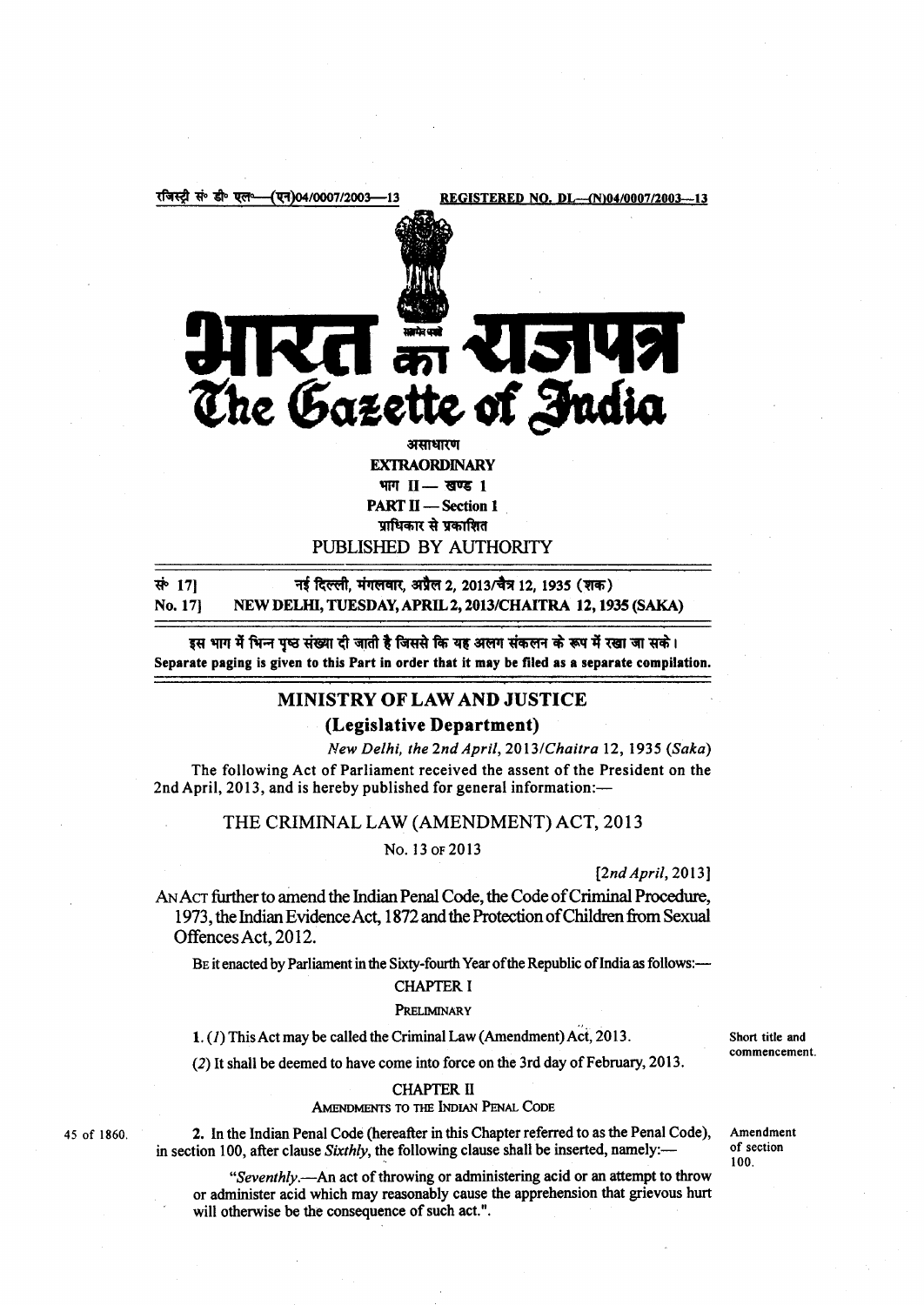Insertion of new 3. After section 166 of the Penal Code, the following sections shall be inserted, sections 166A namely:and 1668.

Public servant disobeying direction under law.

"166A. Whoever, being a public servant,—

(a) knowingly disobeys any direction of the law which prohibits him from requiring the attendance at any place of any person for the purpose of investigation into an offence or any other matter, or

(b) knowingly disobeys, to the prejudice of any person, any other direction of the law regulating the manner in which he shall conduct such investigation, or

(c) fails to record any information given to him under sub-section  $(1)$  of section 154 of the Code of Criminal Procedure, 1973, in relation to cognizable  $2$  of 1974. offence punishable under section 326A, section 326B, section 354, section 354B, section 370, section 370A, section 376, section 376A, section 376B, section 376C, section 376D, section 376E or section 509,

shall be punished with rigorous imprisonment for a term which shall not be less than six months but which may extend to two years, and shall also be liable to fme.

166B. Whoever, being in charge ofa hospital, public or private, whether run by the Central Government, the State Government, local bodies or any other person, contravenes the provisions of section 357C of the Code of Criminal Procedure, 1973, 2 of 1974. shall be punished with imprisonment for a term which may extend to one year or with fine or with both.".

4. In section 228A of the Penal Code, in sub-section  $(1)$ , for the words, figures and letters "offence under section 376, section 376A, section 376B, section 376C or section 3760", the words, figures and letters "offence undersection 376, section 376A, section 376B, section 376C, section 376D or section 376E" shall be substituted.

5. After section 326 of the Penal Code, the following sections shall be inserted, namely:-

'326A. Whoever causes permanent or partial damage or deformity to, or burns or maims or disfigures or disables, any part or parts of the body of a person or causes grievous hurt by throwing acid on or by administering acid to that person, or by using any other means with the intention of causing or with the knowledge that he is likely to cause such injury or hurt, shall be punished with imprisonment of either description for a term which shall not be less than ten years but which may extend to imprisonment for life, and with fme:

Provided that such fine shall be just and reasonable to meet the medical expenses of the treatment of the victim:

Provided further that any fine imposed under this section shall be paid to the victim.

. 326B. Whoever throws or attempts to throw acid on any person or attempts to administer acid to any person, or attempts to use any other means, with the intention of causing permanent or partial damage or deformity or burns or maiming or disfigurement or disability or grievous hurt to that person, shall be punished with imprisonment of either description for a term which shall not be less than five years but which may extend to seven years, and shall also be liable to fme.

*Explanation* 1.—For the purposes of section 326A and this section, "acid" includes any substance which has acidic or corrosive character or burning nature, that is capable of causing bodily injury leading to scars or disfigurement or temporary or permanent disability.

*Explanation* 2.— For the purposes of section 326A and this section, permanent or partial damage or deformity shall not be required to be irreversible.'.

Punishment for nontreatment of victim.

Amendment of section 228A.

Insertion of new sections 326A and 3268.

Voluntarily causing grievous hurt by use of acid, etc.

Voluntarily throwing or attempting to throw acid.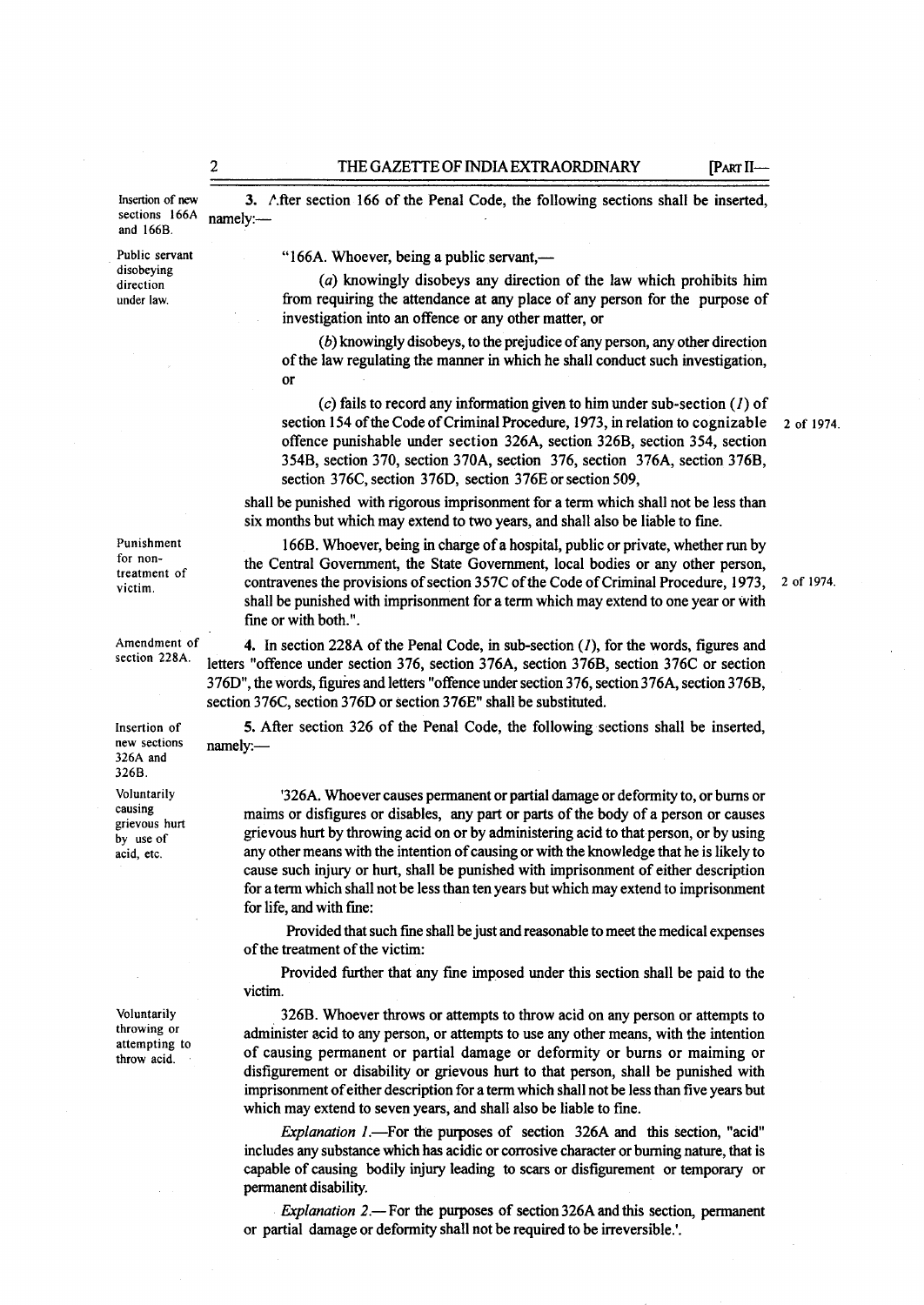### SEC. 1] THE GAZETTE OF INDIA EXTRAORDINARY 3

Amendment of section 354.

6. In section 354 ofthe PenalCode, for the words "shall be punished with imprisonment ofeither description for a tenn which may extend to two years, or with fine, or with both", the words "shall be punished with imprisonment of either description for a term which shall not be lessthan one year but which may extend to five years, and shall also be liable to fme" shall be substituted.

7. After section 354 of the Penal Code, the following sections shall be inserted, namely:—

'354A.  $(1)$  A man committing any of the following acts--

 $(i)$  physical contact and advances involving unwelcome and explicit sexual overtures; or

 $(ii)$  a demand or request for sexual favours; or

(iii) showing pornography against the will of a woman; or

 $(iv)$  making sexually coloured remarks,

shall be guilty of the offence of sexual harassment.

(2) Any man who commits the offence specified in clause (i) or clause (ii) or clause (*iii*) of sub-section  $(1)$  shall be punished with rigorous imprisonment for a term which may extend to three years, or with fine, or with both.

(3) Any man who commits the offence specified in clause (iv) of sub-section (1) shall be punished with imprisonment of either description for a term which may extend to one year, or with fme, or with both.

354B. Any man who assaults or uses criminal force to any woman or abets such act with the intention of disrobing or compelling her to be naked, shall be punished with imprisonment of either description for a term which shall not be less than three years but which may extend to seven years, and shall also be liable to fme.

354C. Any man who watches, or captures the image of a woman engaging in a private act in circumstances where she would usually have the expectation of not being observed either by the perpetrator or by any other person at the behest of the perpetrator or disseminates such image shall be punished on first conviction with imprisonment of either description for a tenn which shall not be less than one year, but which may extend to three years, and shall also be liable to fine, and be punished on a second or subsequent conviction, with imprisonment of either description for a tenn which shall not be less than three years, but which may extend to seven years, and shall also be liable to fine.

*Explanation 1.*—For the purpose of this section, "private act" includes an act of watching carried out in a place which, in the circumstances, would reasonably be expected to provide privacy and where the victim's genitals, posterior or breasts are exposed or covered only in underwear; or the victim is using a lavatory; or the victim is doing a sexual act that is not of a kind ordinarily done in public.

*Explanation* 2.—Where the victim consents to the capture of the images or any act, but not to their dissemination to third persons and where such image or act is disseminated, such dissemination shall be considered an offence under this section.

 $354D$ . (1) Any man who--

 $(i)$  follows a woman and contacts, or attempts to contact such woman to foster personal interaction repeatedly despite a clear indication of disinterest by such woman; or

354C and 354D. Sexual harassment and

punishment for sexual harassment.

Insertion of new sections 354A,354B,

Assault or use of criminal force to woman with intent to disrobe.

Voyeurism.

Stalking.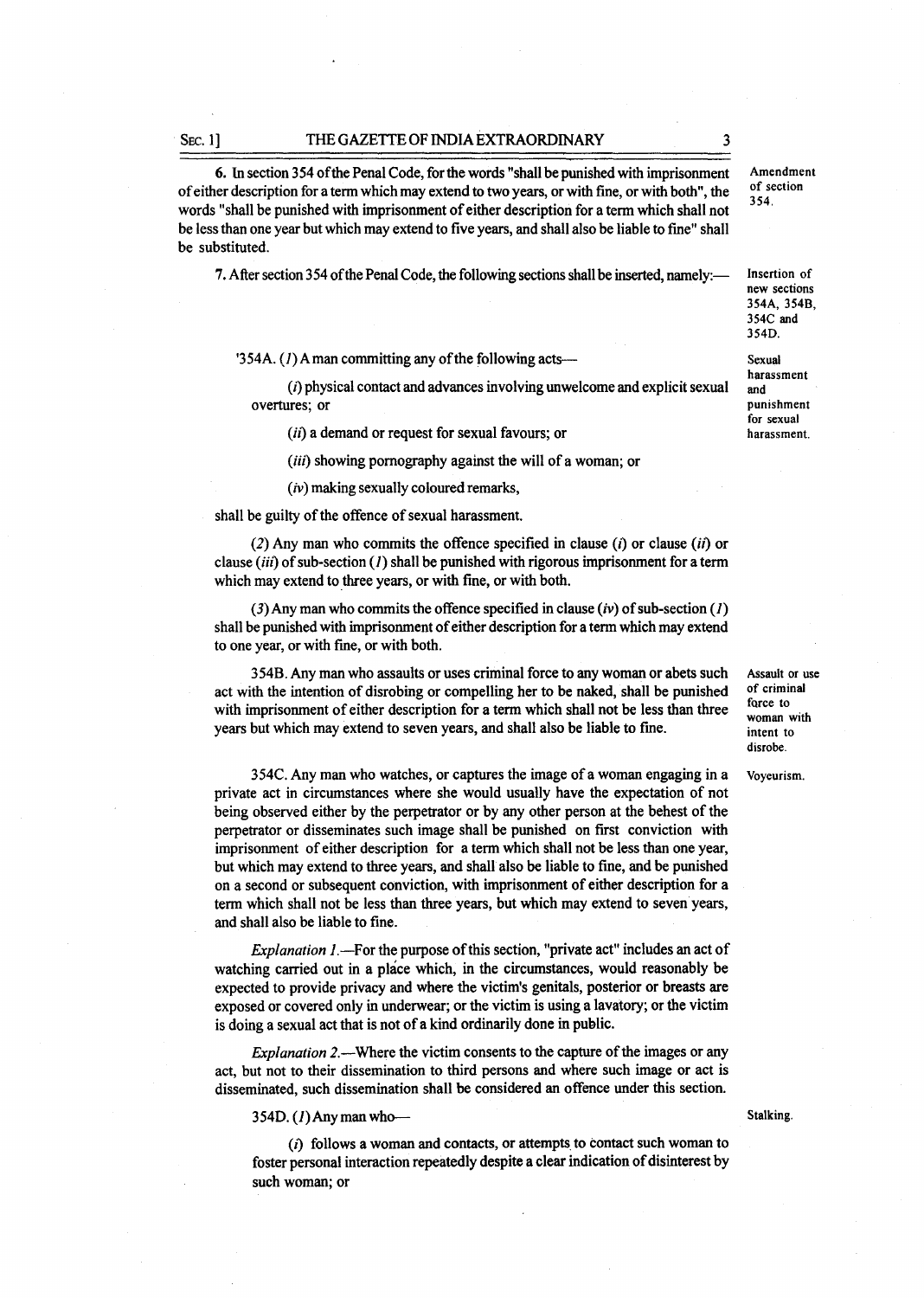$(ii)$  monitors the use by a woman of the internet, email or any other form ofelectronic communication,

commits the offence of stalking:

Provided that such conduct shall not amount to stalking if the man who pursued it proves that-

 $(i)$  it was pursued for the purpose of preventing or detecting crime and the man accused of stalking had been entrusted with the responsibility of prevention and detection of crime by the State; or

(*ii*) it was pursued under any law or to comply with any condition or requirement imposed by any person under any law; or

 $(iii)$  in the particular circumstances such conduct was reasonable and justified.

(2) Whoever commits the offence ofstalking shall be punished on first conviction with imprisonment of either description for a term which may extend to three years, and shall also be liable to fme; and be punished on a second or subsequent conviction, with imprisonment of either description for a term which may extend to five years, and shall also be liable to fine.'.

8. For section 370 of the Penal Code, the following sections shall be substituted, namely:-

new sections 370 and 370A for section 370.

Substitution of

Trafficking of person.

'370. *(I)* Whoever, for the purpose of exploitation, (a) recruits, (b) transports,  $(c)$  harbours,  $(d)$  transfers, or  $(e)$  receives, a person or persons, by-

### *First.--* using threats, or

*Secondly.*— using force, or any other form of coercion, or

*Thirdly.* - by abduction, or

*Fourthly*.— by practising fraud, or deception, or

*Fifthly.*— by abuse of power, or

*Sixthly.*- by inducement, including the giving or receiving of payments or benefits, in order to achieve the consent of any person having control over the person recruited, transported, harboured, transferred or received,

### commits the offence of trafficking.

*Explanation 1*.—The expression "exploitation" shall include any act of physical exploitation or any form of sexual exploitation, slavery or practices similar to slavery, servitude, or the forced removal of organs.

*Explanation* 2.—The consent of the victim is immaterial in determination of the offence of trafficking.

(2) Whoever commits the offence of trafficking shall be punished with rigorous imprisonment for a term which shall not be less than seven years, but which may extend to ten years, and shall also be liable to fme.

(3) Where the offence involves the trafficking of more than one person, it shall be punishable with rigorous imprisonment for a term which shall not be less than ten years but which may extend to imprisonment for life, and shall also be liable to fme.

(4) Where the offence involves the trafficking ofa minor, it shall be punishable with rigorous imprisonment for a term which shall not be less than ten years, but which may extend to imprisonment for life, and shall also be liable to fine.

 $(5)$  Where the offence involves the trafficking of more than one minor, it shall be punishable with rigorous imprisonment for a term which shall not be less than fourteen years, but which may extend to imprisonment for life, and shall also be liable to fine.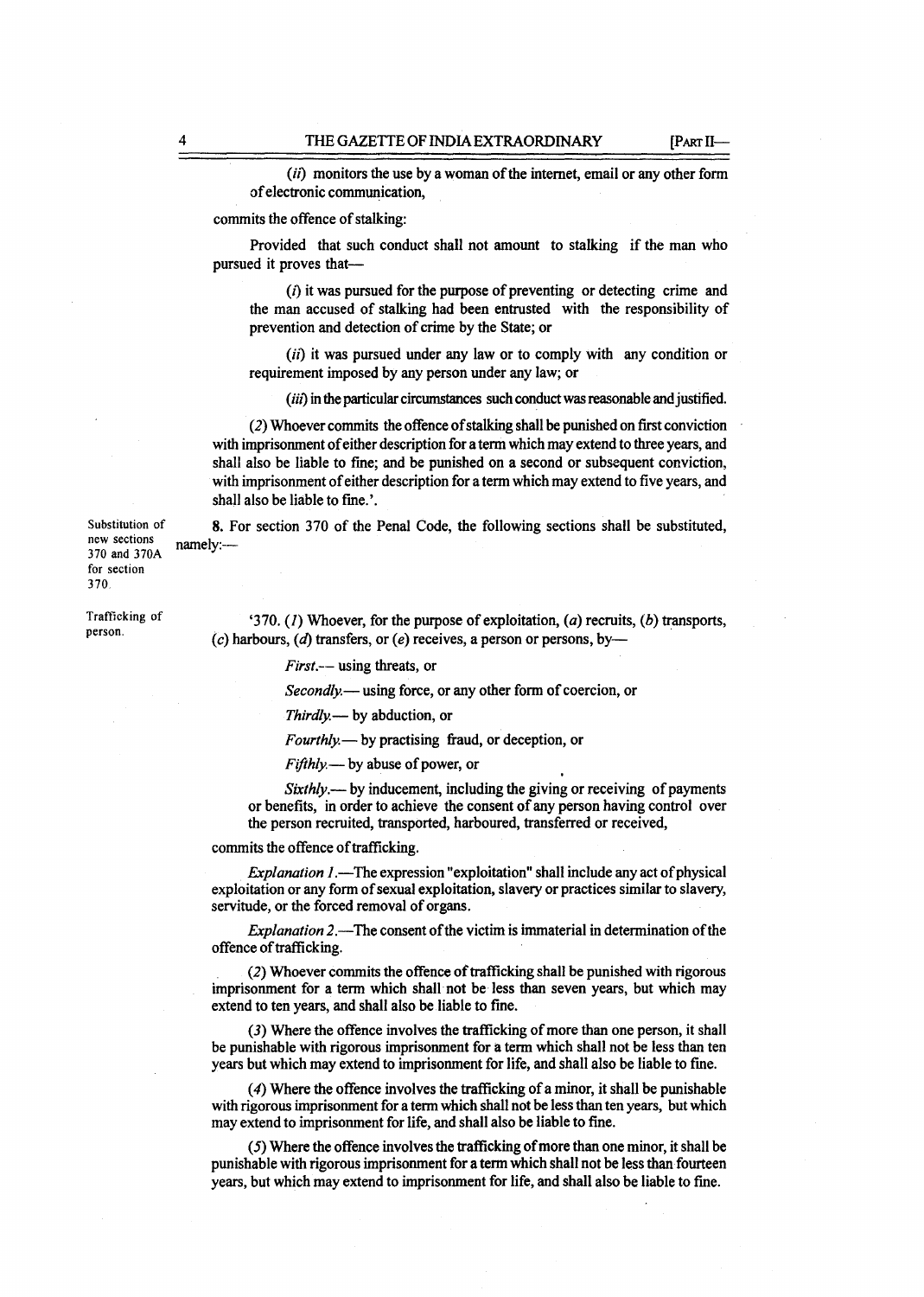$(6)$  If a person is convicted of the offence of trafficking of minor on more than one occasion, then such person shall be punished with imprisonment for life, which shall mean imprisonment for the remainder of that person's natural life, and shall also be liable to fme.

(7) When a public servant or a police officer is involved in the trafficking ofany person then, such public servant or police officershall be punished with imprisonment for life, which shall mean imprisonment for the remainder of that person's natural life, and shall also be liable to fme.

370A. (1) Whoever, knowingly or having reason to believe that a minor has been trafficked, engages such minor for sexual exploitation in any manner, shall be punished with rigorous imprisonment for a term which shall not be less than five years, but which may extend to seven years, and shall also be liable to fme.

(2) Whoever, knowingly by or having reason to believe that a person has been trafficked, engages such person for sexual exploitation in anymanner, shall be punished with rigorous imprisonment for a term which shall not be less than three years, but which may extend to five years, and shall also be liable to fme.'.

9. Forsections 375, 376, 376A, 376B, 376Cand 376D ofthe Penal Code, the following sections shall be substituted, namely:-

'375. Aman is said to commit "rape" ifhe-

 $(a)$  penetrates his penis, to any extent, into the vagina, mouth, urethra or anus of a woman or makes her to do so with him or any other person; or

 $(b)$  inserts, to any extent, any object or a part of the body, not being the penis, into the vagina, the urethra or anus of a woman or makes her to do so with him or any other person; or

 $(c)$  manipulates any part of the body of a woman so as to cause penetration into the vagina, urethra, anus or any part of body of such woman or makes her to do so with him or any other person; or

(d) applies his mouth to the vagina, anus, urethra of a woman or makes her to do so with him or any other person,

under the circumstances falling under any of the following seven descriptions:—

*First.*-Against her will.

*Secondly.*-Without her consent.

*Thirdly.-With* her consent, when her consent has been obtained by putting her or any person in whom she is interested, in fear of death or of hurt.

*Fourthly.-With* her consent, when the man knows that he is not her husband and that her consent is given because she believes that he is another man to whom she is or believes herself to be lawfully married.

*Fifthly.*—With her consent when, at the time of giving such consent, by reason of unsoundness of mind or intoxication or the administration by him personally or through another of any stupefying or unwholesome substance, she is unable to understand the nature and consequences of that to which she gives consent.

Exploitation of a trafficked person.

375, 376, 376A,3768, 376C and 376D.

Substitution of new sections for sections

Rape.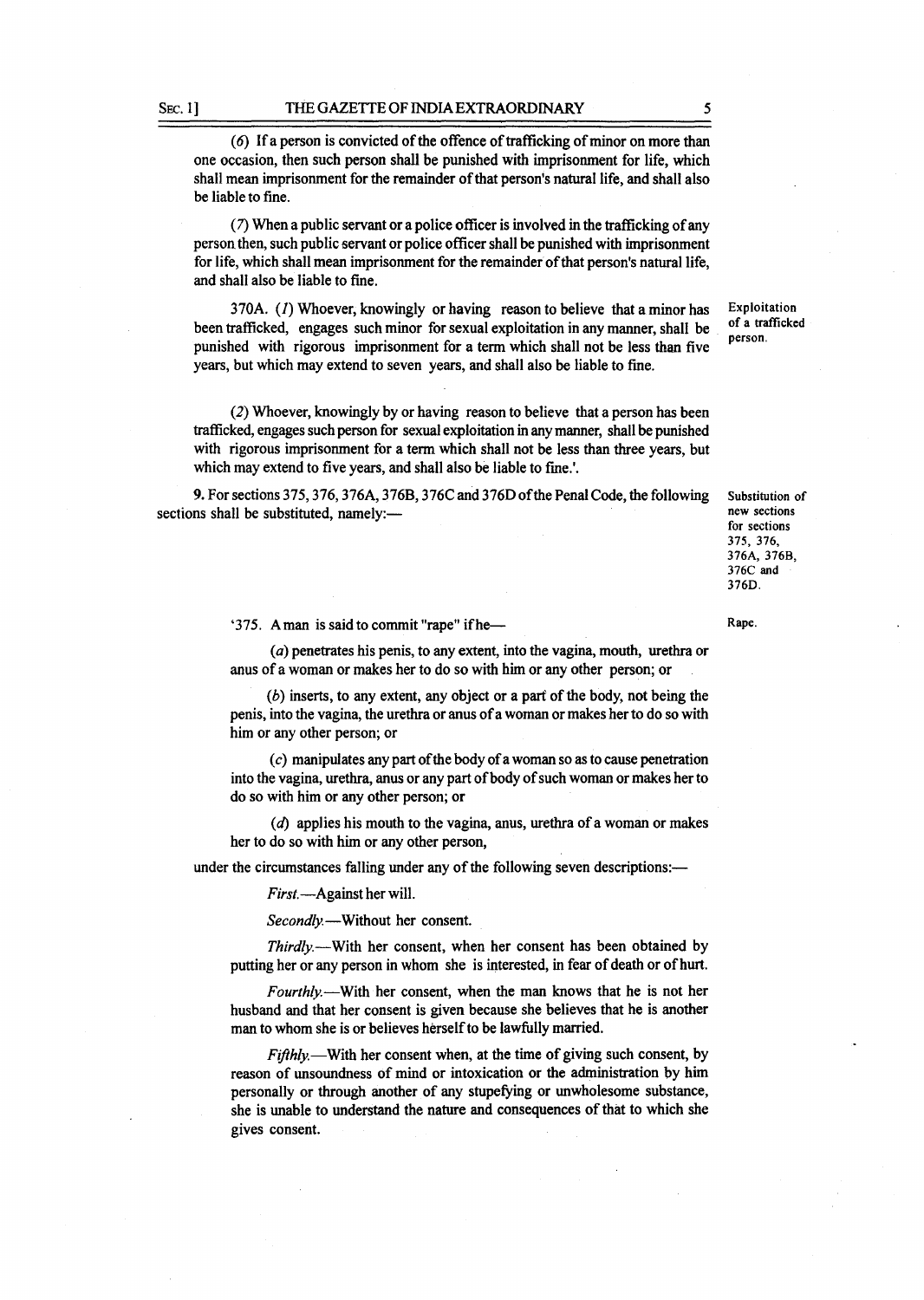*Sixthly*.—With or without her consent, when she is under eighteen years of age.

*Seventhly.-When* she is unable to communicate consent.

*Explanation* 1.—For the purposes of this section, "vagina" shall also include *labia majora.*

*Explanation* 2.—Consent means an unequivocal voluntary agreement when the woman by words, gestures or any form of verbal or non-verbal communication, communicates willingness to participate in the specific sexual act:

Provided that a woman who does not physically resist to the act of penetration shall not by the reason only of that fact, be regarded as consenting to the sexual activity.

*Exception I.-A* medical procedure or intervention shall not constitute rape.

*Exception* 2.—Sexual intercourse or sexual acts by a man with his own wife, the wife not being under fifteen years of age, is not rape.'.

Punishment for rape.

376. (1) Whoever, except in the cases provided for in sub-section (2), commits rape, shall be punished with rigorous imprisonment of either description for a term which shall not be less than seven years, but which may extend to imprisonment for life, and shall also be liable to fme.

 $(2)$  Whoever,—

 $(a)$  being a police officer, commits rape--

 $(i)$  within the limits of the police station to which such police officer is appointed; or

 $(ii)$  in the premises of any station house; or

(*iii*) on a woman in such police officer's custody or in the custody of a police officer subordinate to such police officer; or

(b) being a public servant, commits rape on a woman in such public servant's custody or in the custody of a public servant subordinate to such public servant; or

 $(c)$  being a member of the armed forces deployed in an area by the Central or a State Government commits rape in such area; or

 $(d)$  being on the management or on the staff of a jail, remand home or other place of custody established by or under any law for the time being in force or of a women's or children's' institution, commits rape on any inmate of such jail, remand home, place or institution; or

(e) being on the management or on the staffofa hospital, commitsrape on a woman in that hospital; or

(f) being a relative, guardian or teacher of, or a person in a position of trust or authority towards the woman, commits rape on such woman; or

 $(g)$  commits rape during communal or sectarian violence; or

(h) commits rape on a woman knowing her to be pregnant; or

- $(i)$  commits rape on a woman when she is under sixteen years of age;
- or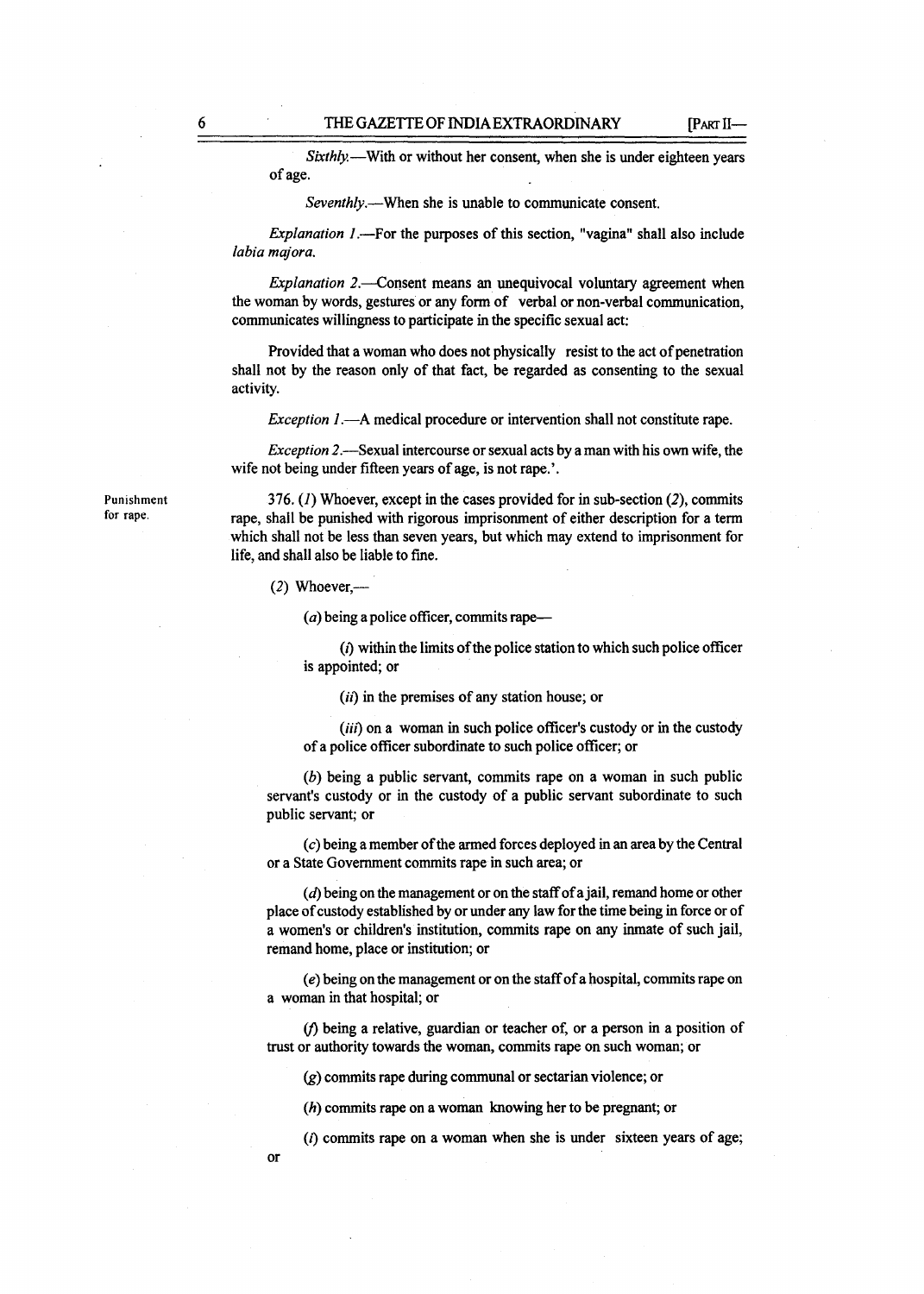$(j)$  commits rape, on a woman incapable of giving consent; or

 $(k)$  being in a position of control or dominance over a woman, commits rape on such woman; or

 $(1)$  commits rape on a woman suffering from mental or physical disability; or

(m) while committing rape causes grievous bodily harm or maims or disfigures or endangers the life of a woman; or

 $(n)$  commits rape repeatedly on the same woman,

shall be punished with rigorous imprisonment for a term which shall not be less than ten years, but which may extend to imprisonment for life, which shall mean imprisonment for the remainder of that person's natural life, and shall also be liable to fine.

*Explanation.*—For the purposes of this sub-section,—

(a) "armed forces" means the naval, military and air forces and includes any member of the Armed Forces constituted under any law for the time being in force, including the paramilitary forces and any auxiliary forcesthat are under the control of the Central Government or the State Government;

 $(b)$  "hospital" means the precincts of the hospital and includes the precincts of any institution for the reception and treatment of persons during convalescence or of persons requiring medical attention or rehabilitation;

(c) "police officer" shall have the same meaning as assigned to the expression "police" under the Police Act, 1861;

 $(d)$  "women's or children's institution" means an institution, whether called an orphanage or a home fer neglected women or children or a widow's home or an institution called by any other name, which is established and maintained for the reception and care of women or children.

376A. Whoever, commits an offence punishable under sub-section (1) or subsection  $(2)$  of section 376 and in the course of such commission inflicts an injury which causes the death of the woman or causes the woman to be in a persistent vegetative state, shall be punished with rigorous imprisonment for a term which shall not be less than twenty years, but which may extend to imprisonment for life, which shall mean imprisonment for the remainder of that person's natural life, or with death.

376B. Whoever has sexual intercourse with his own wife, who is living separately, whether under a decree of separation or otherwise, without her consent, shall be punished with imprisonment of either description for a term which shall not be less than two years but which may extend to seven years, and shall also be liable to fme.

*Explanation.*-In this section, "sexual intercourse" shall mean any of the acts mentioned in clauses (a) to (d) of section 375.

376C. Whoever, being-

 $(a)$  in a position of authority or in a fiduciary relationship; or

(b) a public servant; or

(c) superintendent or manager of a jail, remand home or other place of custody established by or under any law for the time being in force, or awomen's or children's institution; or

 $(d)$  on the management of a hospital or being on the staff of a hospital,

abuses such position or fiduciary relationship to induce or seduce any woman either in his custody or under his charge or present in the premises to have sexual intercourse with him, such sexual intercourse not amounting to the offence of rape, shall be punished with rigorous imprisonment of either description for a term which shall not be less than five years, but which may extend to ten years, and shall also be liable to fine.

Punishment for causing death or resulting in persistent vegetative state of victim.

Sexual intercourse by husband upon his wife during separation.

Sexual intercourse by a person in authority.

5 of 1861.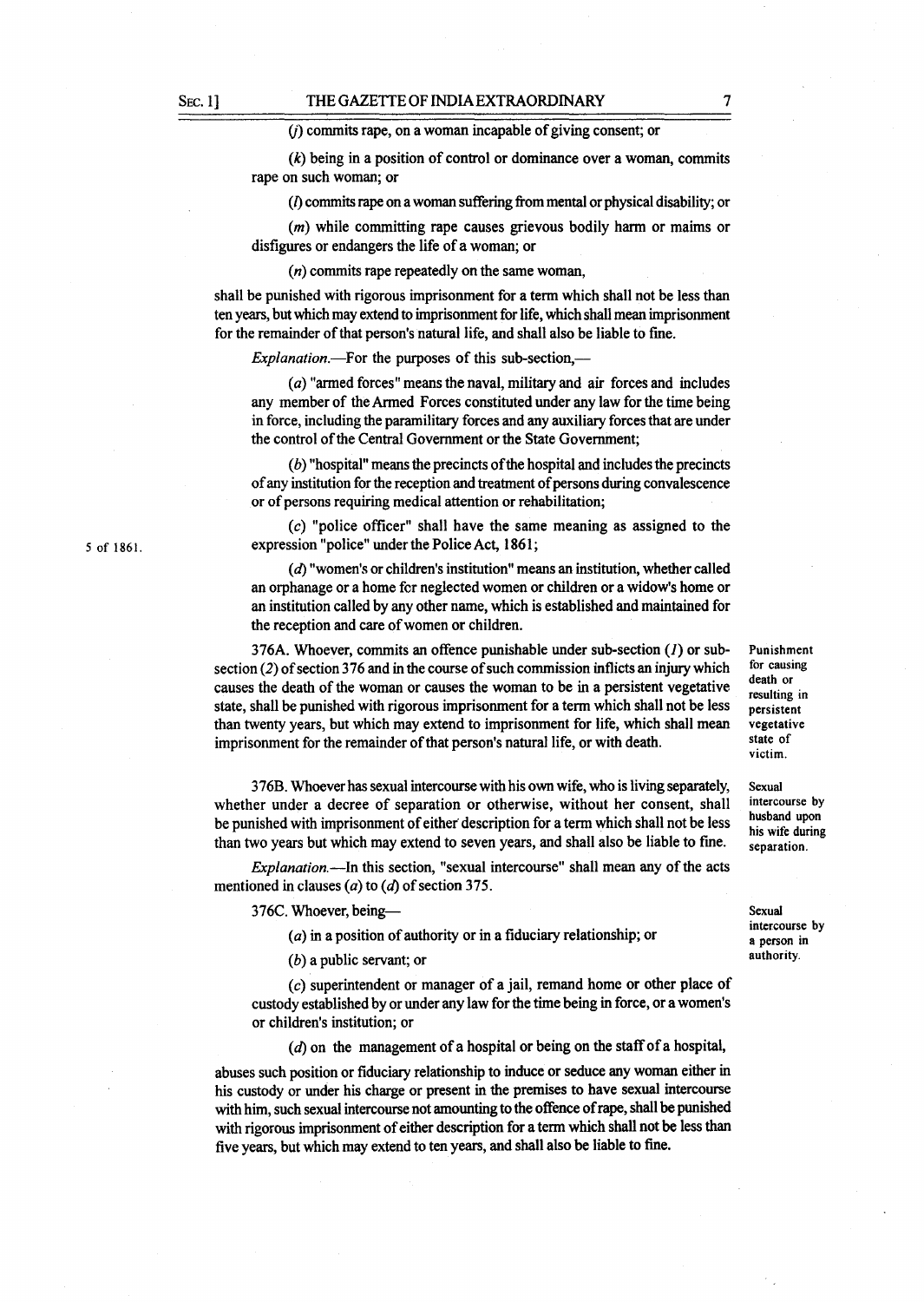*Explanation 1*.—In this section, "sexual intercourse" shall mean any of the acts mentioned in clauses (a) to (d) of section 375.

*Explanation* 2. - For the purposes of this section, *Explanation* 1 to section 375 shall also be applicable.

*Explanation* 3.—"Superintendent", in relation to a jail, remand home or other place ofcustody or a women's or children's institution, includes a person holding any other office in such jail, remand home, place or institution by virtue of which such person can exercise any authority or control over its inmates.

*Explanation* 4.—The expressions "hospital" and "women's or children's institution" shall respectively have the same meaning as in *Explanation* to sub-section (2) of section 376.

3760. Where a woman is raped by one or more persons constituting a group or acting in furtherance of a common intention, each of those persons shall be deemed to have committed the offence ofrape and shall be punished with rigorous imprisonment for a term which shall not be less than twenty years, but which may extend to life which shall mean imprisonment for the remainder of that person's natural life, and with fine:

Provided that such fine shall be just and reasonable to meet the medical expenses and rehabilitation of the victim:

Provided further that any fine imposed under this section shall be paid to the victim.

376E. Whoever has been previously convicted of an offence punishable under section 376 or section *376A* or section 3760 and is subsequently convicted of an offence punishable under any ofthe said sectionsshall be punished with imprisonment for life which shall mean imprisonment for the remainder of that person's natural life, or with death.'.

10. In section 509 of the Penal Code, for the words "shall be punished with simple imprisonment for a term which may extend to one year, or with fine, or with both", the words "shall be punished with simple imprisonment for a term which may extend to three years, and also with fme" shall be substituted.

### CHAPTERIII

### AMENDMENTS TO THE CODE OF CRIMINAL PROCEDURE, 1973

Amendment 11. In the Code of Criminal Procedure, 1973 (hereafter in this Chapter referred to as 2 of 1974. of section 26. the Code of Criminal Procedure), in section 26, in the proviso to clause (a), for the words, figures and letters "offence under section 376 and sections *376A* to 3760 ofthe Indian Penal Code", the words, figures and letters "offence under section 376, section *376A,* 45 of 1860.

section 376B, section 376C, section 3760 orsection 376E ofthe Indian Penal Code" shall be substituted. 12. In section 54A of the Code of Criminal Procedure, the following provisos shall be

Amendment of section 54A.

inserted, namely:-

"Provided that, if the person identifying the person arrested is mentally or. physically disabled, such process of identification shall take place under the supervision of a Judicial Magistrate who shall take appropriate steps to ensure that such person identifies the person arrested using methods that person is comfortable with:

Gang rape.

Punishment for repeat offenders.

Amendment of section

509.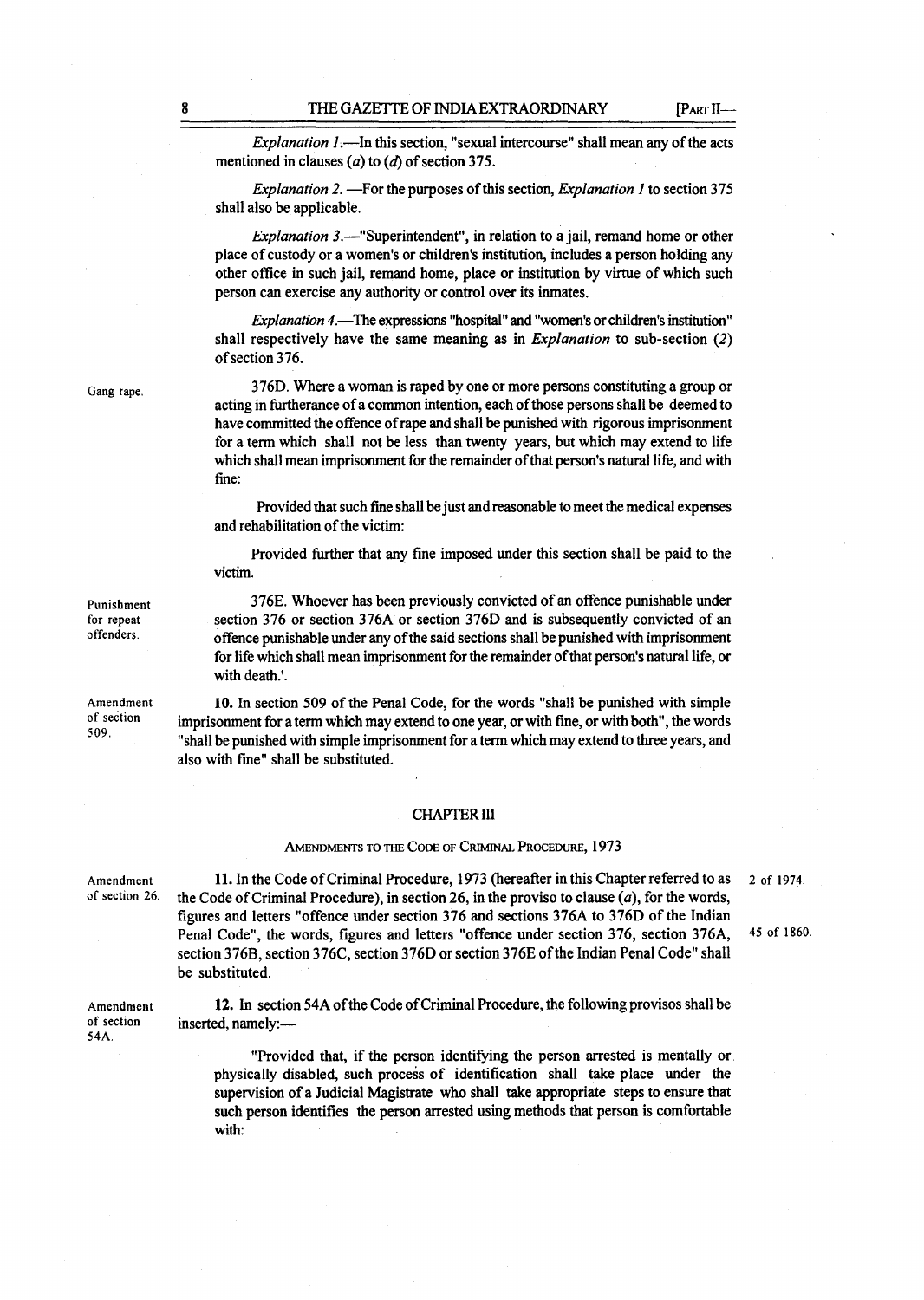Provided further that if the person identifying the person arrested is mentally or physically disabled, the identification process shall be videographed.".

13. In section 154 of the Code of Criminal Procedure, in sub-section  $(1)$ , the following provisos shall be inserted, namely:-

Amendment of section 154.

"Provided that ifthe information is given by the woman against whom an offence under section 326A, section 326B, section 354, section 354A, section 354B, section 354C, section 354D, section 376, section 376A, section 376B, section 376C, section 376D, section 376E or section 509 of the Indian Penal Code is alleged to have been committed or attempted, then such information shall be recorded, by a woman police officer or any woman officer:

Provided further that-

 $\epsilon$  (*a*) in the event that the person against whom an offence under section 354, section 354A, section 354B, section 354C, section 354D, section 376, section 376A, section 376B, section 376C, section 376D, section 376E or section 509 of the Indian Penal Code is alleged to have been committed or attempted, is temporarily or permanently mentally or physically disabled, then such information shall be recorded by a police officer, at the residence of the person seeking to report such offence or at a convenient place of such person's choice, in the presence of an interpreter or a special educator, as the case may be;

 $(b)$  the recording of such information shall be videographed;

(c) the police officer shall get the statement of the person recorded by a Judicial Magistrate under clause (a) of sub-section (5A) of section 164 as soon as possible.".

14. In section 160 of the Code of Criminal Procedure, in sub-section  $(1)$ , in the proviso, for the words "under the age of fifteen years or woman", the words "under the age of fifteen years or above the age of sixty-five years or a woman or a mentally or physically disabled person" shall be substituted.

15. In section 161 of the Code of Criminal Procedure, in sub-section  $(3)$ , after the proviso, the following proviso shall be inserted, namely:-

"Provided further that the statement of a woman against whom an offence under section 354, section 354A, section 354B, section 354C, section 3540, section 376, section 376A, section 376B, section 376C, section 376D, section 376E or section 509 of the Indian Penal Code is alleged to have been committed or attempted shall be recorded, by a woman police officer or any woman officer.".

16. In section 164 of the Code of Criminal Procedure, after sub-section  $(5)$ , the following sub-section shall be inserted, namely:-

 $\Gamma(5A)$  (a) In cases punishable under section 354, section 354A, section 354B, section  $354C$ , section  $354D$ , sub-section (1) or sub-section (2) of section 376, section 376A, section 376B, section 376C, section 376D, section 376E or section 509 of the Indian Penal Code, the Judicial Magistrate shall record the statement of the person against whom such offence has been committed in the manner prescribed in sub-section (5), as soon as the commission of the offence is brought to the notice of the police:

Provided that if the person making the statement is temporarily or permanently mentally or physically disabled, the Magistrate shall take the assistance of an interpreter or a special educator in recording the statement:

Provided further that if the person making the statement is temporarily or permanently mentally or physically disabled, the statement made by the person, with the assistance of an interpreter or a special educator, shall be videographed.

45 of 1860.

45 of 1860.

45 of 1860.

45 of 1860.

Amendment of section 160.

Amendment of section 161.

Amendment of section 164.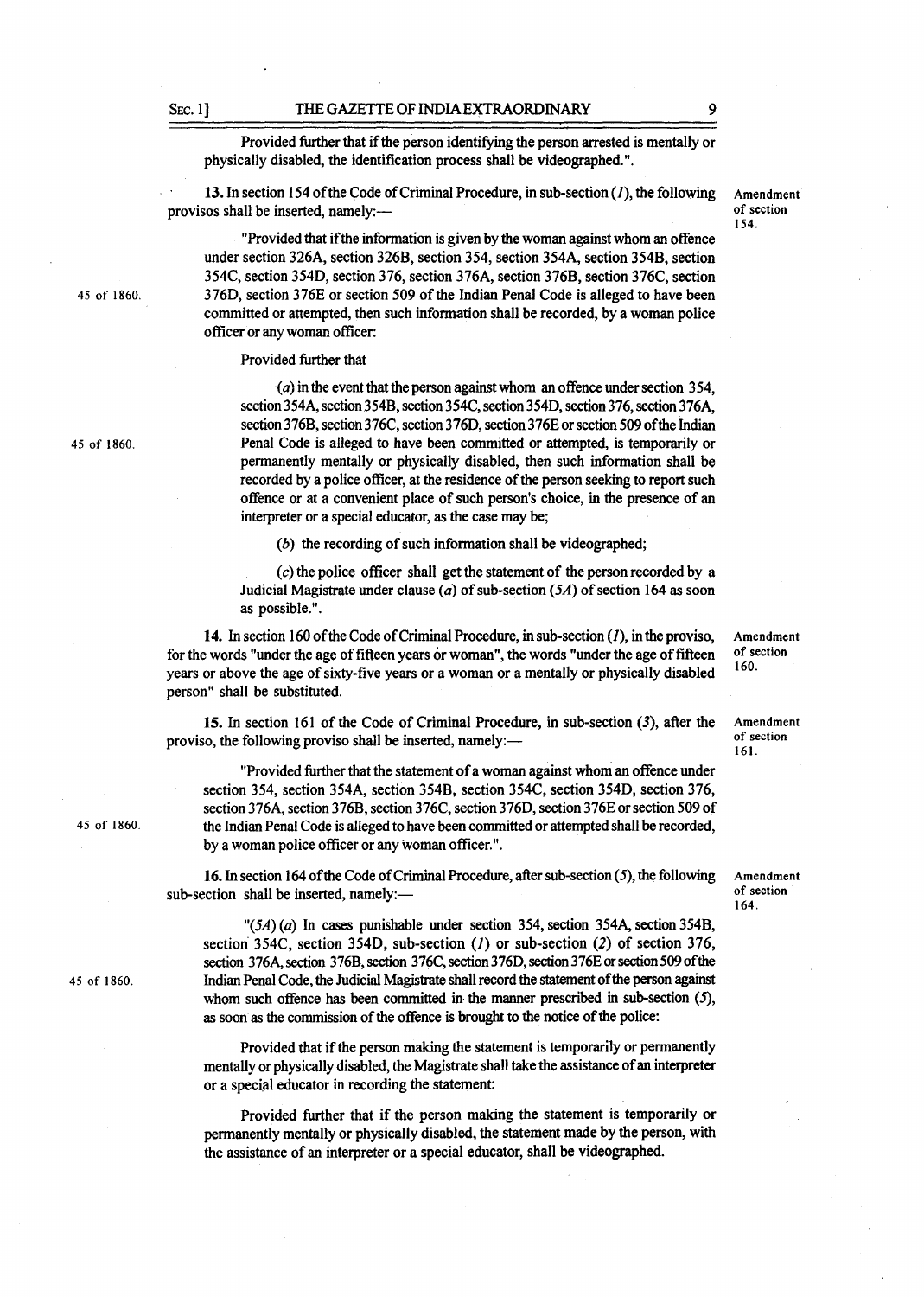### 10 THE GAZETTE OF INDIA EXTRAORDINARY [PART II-

Amendment of section 173. Amendment of section 197. Insertion of new section 198B. Cognizance of offence. Amendment of section 273. Amendment of section 309. Amendment of section 327. Insertion of new sections 357B and 357C. Compensation to be in addition to fine under section 326A or section 376D of Indian Penal Code. Treatment of victims. (b) A statement recorded under clause  $(a)$  of a person, who is temporarily or permanently mentally or physically disabled, shall be considered a statement in lieu of examination-in-chief, as specified in section 137 of the Indian Evidence Act, 1872 such that the maker of the statement can be cross-examined on such statement, without the need for recording the same at the time of trial.". 17. In section 173 of the Code of Criminal Procedure, in sub-section  $(2)$ , in sub-clause  $(h)$ of clause  $(i)$ , for the words, figures and letter "or  $376D$  of the Indian Penal Code", the words, figures and letters "376D or section 376E of the Indian Penal Code" shall be substituted. 18. In section 197 of the Code of Criminal Procedure, after sub-section  $(1)$ , the following *Explanation* shall be inserted, namely:-*"Explanation*.—For the removal of doubts it is hereby declared that no sanction shall be required in case of a public servant accused of any offence alleged to have been committed under section 166A, section 166B, section 354, section 354A, section 354B, section 354C, section 354D, section 370, section 375, section 376, section 376A, section 376C, section 3760 orsection 509 ofthe Indian Penal Code.". 19. After section 198A of the Code of Criminal Procedure, the following section shall be inserted, namely:-"198B. No Court shall take cognizance of an offence punishable under section 376B of the Indian Penal Code where the persons are in a marital relationship, except upon *prima facie* satisfaction of the facts which constitute the offence upon a complaint having been filed or made by the wife against the husband.". 20. In section 273 of the Code of Criminal Procedure, before the *Explanation,* the following proviso shall be inserted, namely:-"Provided that where the evidence of a woman below the age of eighteen years who is alleged to have been subjected to rape or any other sexual offence, is to be recorded, the court may take appropriate measures to ensure that such woman is not confronted by the accused while at the same time ensuring the right of cross-examination of the accused.". 21. In section 309 of the Code of Criminal Procedure, for sub-section  $(1)$ , the following sub-section shall be substituted, namely:-  $''(1)$  In every inquiry or trial the proceedings shall be continued from day-to-day until all the witnesses in attendance have been examined, unless the Court finds the adjournment of the same beyond the following day to be necessary for reasons to be recorded: Provided that when the inquiry or trial relates to an offence under section 376, section 376A, section 376B, section 376C or section 376D of the Indian Penal Code, the inquiry ortrialshall, as far as possible be completedwithin a period oftwo months from the date of filing of the charge sheet.". 22. In section 327 of the Code of Criminal Procedure, in sub-section (2), for the words, figures and letter "or section 376D of the Indian Penal Code", the words, figures and letters "section 376D or section 376E of the Indian Penal Code" shall be substituted. 23. After section 357A of the Code of Criminal Procedure, the following sections shall be inserted, namely:-"357B. The compensation payable by the State Government under section 357A shall be in addition to the payment of fme to the victim under section 326A or section 376D of the Indian Penal Code. 357C. All hospitals, public or private, whether run by the Central Government, the State Government, local bodies or any other person, shall immediately, provide the first-aid or medical treatment, free of cost, to the victims of any offence covered under section 326A, 376, 376A, 376B, 376C, 376D or section 376E of the Indian Penal Code, and shall immediately inform the police of such incident.". 1 of 1872. 45 of 1860. 45 of 1860. 45 of 1860. 45 of 1860. 45 of 1860. 45 of 1860. 45 of 1860.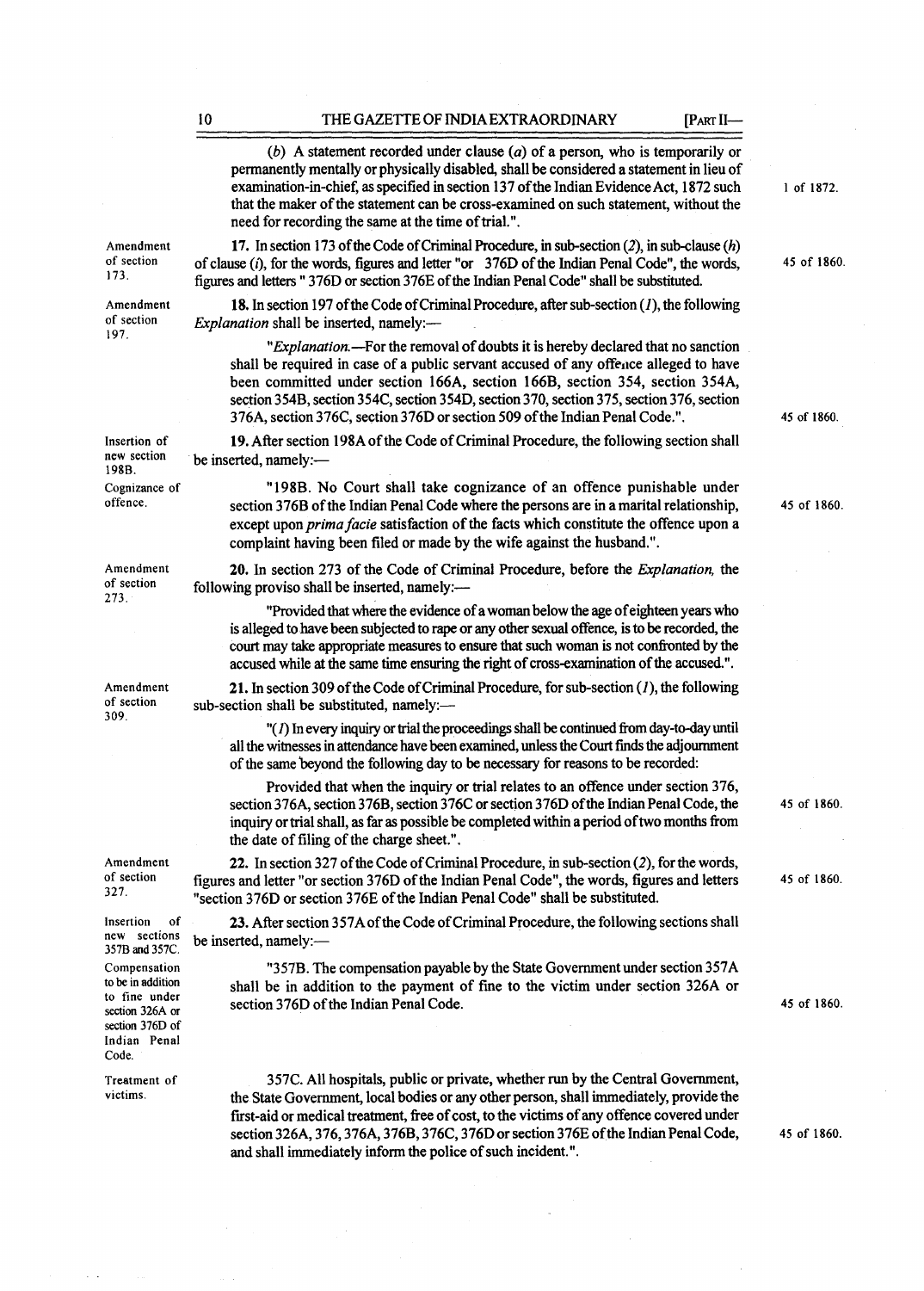45 of 1860.

24. In the First Schedule to the Code of Criminal Procedure, under the heading "I.-OFFENCES UNDER THE INDIAN PENAL CODE",-

Amendment of First Schedule.

 $(a)$  after the entries relating to section 166, the following entries shall be inserted, namely:----

|       | 2                                                       |                                                                                        |                    |                 | 6                                      |
|-------|---------------------------------------------------------|----------------------------------------------------------------------------------------|--------------------|-----------------|----------------------------------------|
| "166A | Public servant<br>disobeying<br>direction under<br>law. | Imprisonment<br>for minimum<br>6 months<br>which may<br>extend to 2<br>years and fine. | Cognizable         | Bailable        | Magistrate of the<br>first class.      |
| 166B  | Non-treatment<br>of victim by<br>hospital.              | Imprisonment<br>for 1 year or<br>fine or both.                                         | Non-<br>cognizable | <b>Bailable</b> | Magistrate<br>of the first<br>class."; |

 $(b)$  after the entries relating to section 326, the following entries shall be inserted, namely:-

|       | 2                                                                  | 3                                                                                                                                          |                 | 5                | 6                      |
|-------|--------------------------------------------------------------------|--------------------------------------------------------------------------------------------------------------------------------------------|-----------------|------------------|------------------------|
| "326A | Voluntarily<br>causing<br>grievous hurt<br>by use of<br>acid, etc. | Imprisonment for<br>not less than 10<br>years but which<br>may extend to<br>imprisonment for<br>life and fine to be<br>paid to the victim. | Cognizable<br>٠ | Non-bailable     | Court of Session.      |
| 326B  | Voluntarily<br>throwing or<br>attempting to<br>throw acid.         | Imprisonment for<br>5 years but which<br>may extend to 7<br>vears and with fine.                                                           | Cognizable      | Non-<br>bailable | Court of<br>Session.": |

 $(c)$  for the entries relating to section 354, the following entries shall be substituted, namely:-

|       | $\overline{2}$                                                                                                                                                        | 3                                                                            | 4          | 5                | 6               |
|-------|-----------------------------------------------------------------------------------------------------------------------------------------------------------------------|------------------------------------------------------------------------------|------------|------------------|-----------------|
| "354" | Assault or use<br>of criminal<br>force to woman<br>with intent to<br>outrage her<br>modesty.                                                                          | Imprisonment of<br>1 year which may<br>extend to 5 years,<br>and with fine.  | Cognizable | Non-<br>bailable | Any Magistrate. |
| 354A  | Sexual<br>harassment of<br>the nature of<br>unwelcome<br>physical contact<br>and advances or<br>a demand or<br>request for sexual<br>favours, showing<br>pornography. | Imprisonment<br>which may extend<br>to 3 years or with<br>fine or with both. | Cognizable | Bailable         | Any Magistrate. |
|       | Sexual<br>harassment of<br>the nature of<br>making sexually<br>coloured remark.                                                                                       | Imprisonment<br>which may extend<br>to I year or with<br>fine or with both.  | Cognizable | <b>Bailable</b>  | Any Magistrate. |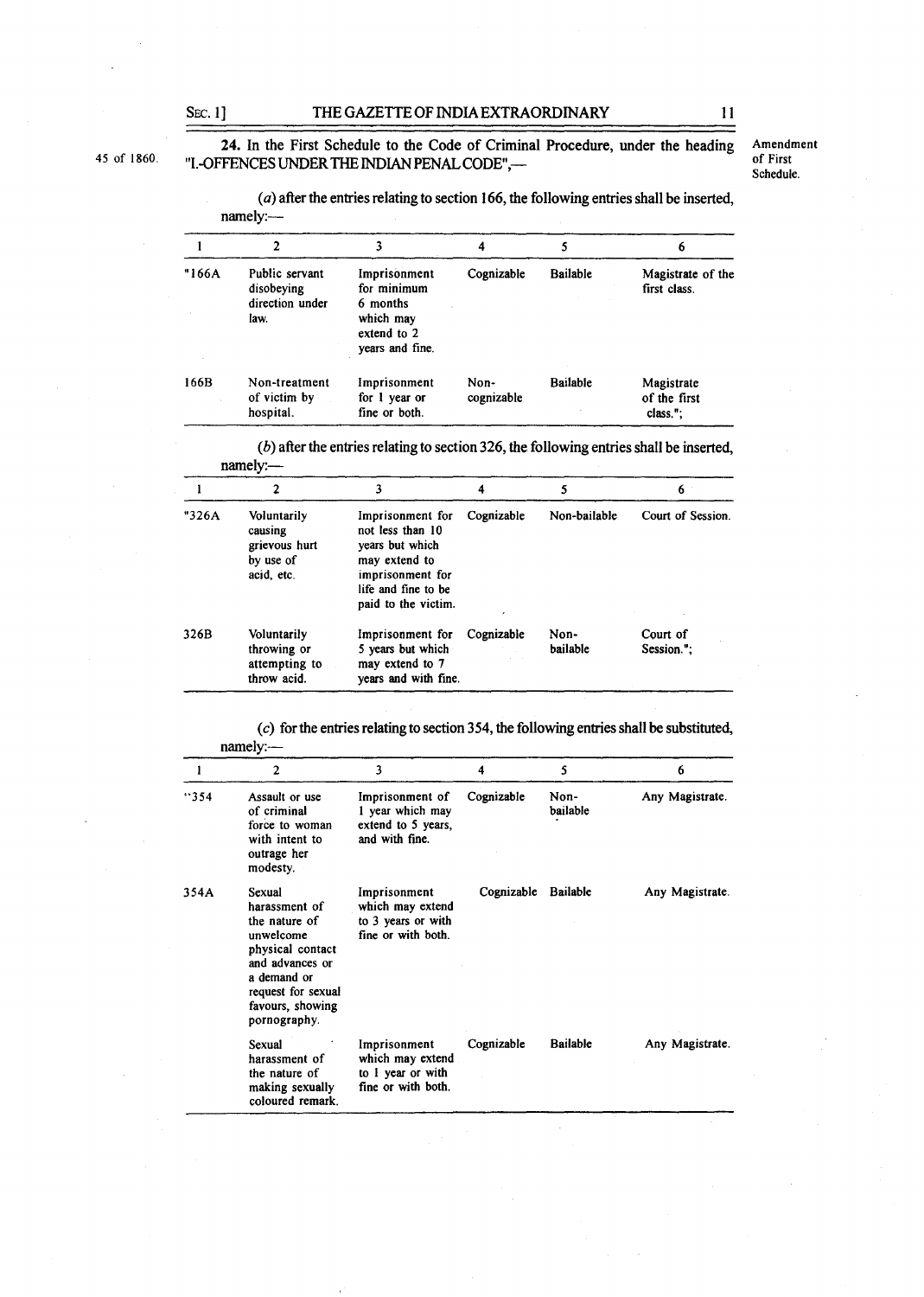| THE GAZETTE OF INDIA EXTRAORDINARY | [PART II] |
|------------------------------------|-----------|

 $\bar{\bar{z}}$ 

 $\overline{\phantom{a}}$ 

|      | $\overline{2}$                                                             | 3                                                                                                                                             | 4          | $\overline{S}$    | 6                 |
|------|----------------------------------------------------------------------------|-----------------------------------------------------------------------------------------------------------------------------------------------|------------|-------------------|-------------------|
| 354B | Assault or use of<br>criminal force to<br>woman with intent<br>to disrobe. | Imprisonment of<br>not less than<br>3 years but which<br>may extend to<br>7 years and<br>with fine.                                           | Cognizable | Non-<br>bailable. | Any Magistrate.   |
| 354C | Voyeurism.                                                                 | Imprisonment of<br>not less than<br>1 year but which<br>may extend to<br>3 years and with<br>fine for first<br>conviction.                    | Cognizable | <b>Bailable</b>   | Any Magistrate.   |
|      |                                                                            | Imprisonment of<br>not less than<br>3 years but which<br>may extend to<br>7 years and with<br>fine for second<br>or subsequent<br>conviction. | Cognizable | Non-<br>bailable  | Any Magistrate.   |
| 354D | Stalking.                                                                  | Imprisonment<br>up to 3 years<br>and with fine for<br>first conviction.                                                                       | Cognizable | Bailable          | Any Magistrate.   |
|      |                                                                            | Imprisonment<br>up to 5 years<br>and with fine for<br>second or<br>subsequent<br>conviction.                                                  | Cognizable | Non-<br>bailable  | Any Magistrate."; |

 $(d)$  for the entries relating to section 370, the following entries shall be substituted, namely:-

|      | $\mathbf{2}$                               | 3                                                                                                                  | 4          | 5                | 6                 |
|------|--------------------------------------------|--------------------------------------------------------------------------------------------------------------------|------------|------------------|-------------------|
| "370 | Trafficking<br>of person.                  | Imprisonment of<br>not less than<br>7 years but which<br>may extend to<br>10 years and with<br>fine.               | Cognizable | Non-<br>bailable | Court of Session. |
|      | Trafficking<br>of more than<br>one person. | Imprisonment of<br>not less than<br>10 years but which<br>may extend to<br>imprisonment for<br>life and with fine. | Cognizable | Non-<br>bailable | Court of Session. |
|      | Trafficking<br>of a minor.                 | Imprisonment of<br>not less than<br>10 years but which<br>may extend to<br>imprisonment for<br>life and with fine. | Cognizable | Non-<br>bailable | Court of Session. |
|      | Trafficking<br>of more than<br>one minor.  | Imprisonment of<br>not less than<br>14 years but which<br>may extend to<br>imprisonment for<br>life and with fine. | Cognizable | Non-<br>bailable | Court of Session. |

J.

 $\overline{a}$ 

 $\mathcal{L}^{\text{max}}$ 

 $\mathcal{O}(\mathcal{O}(\log n))$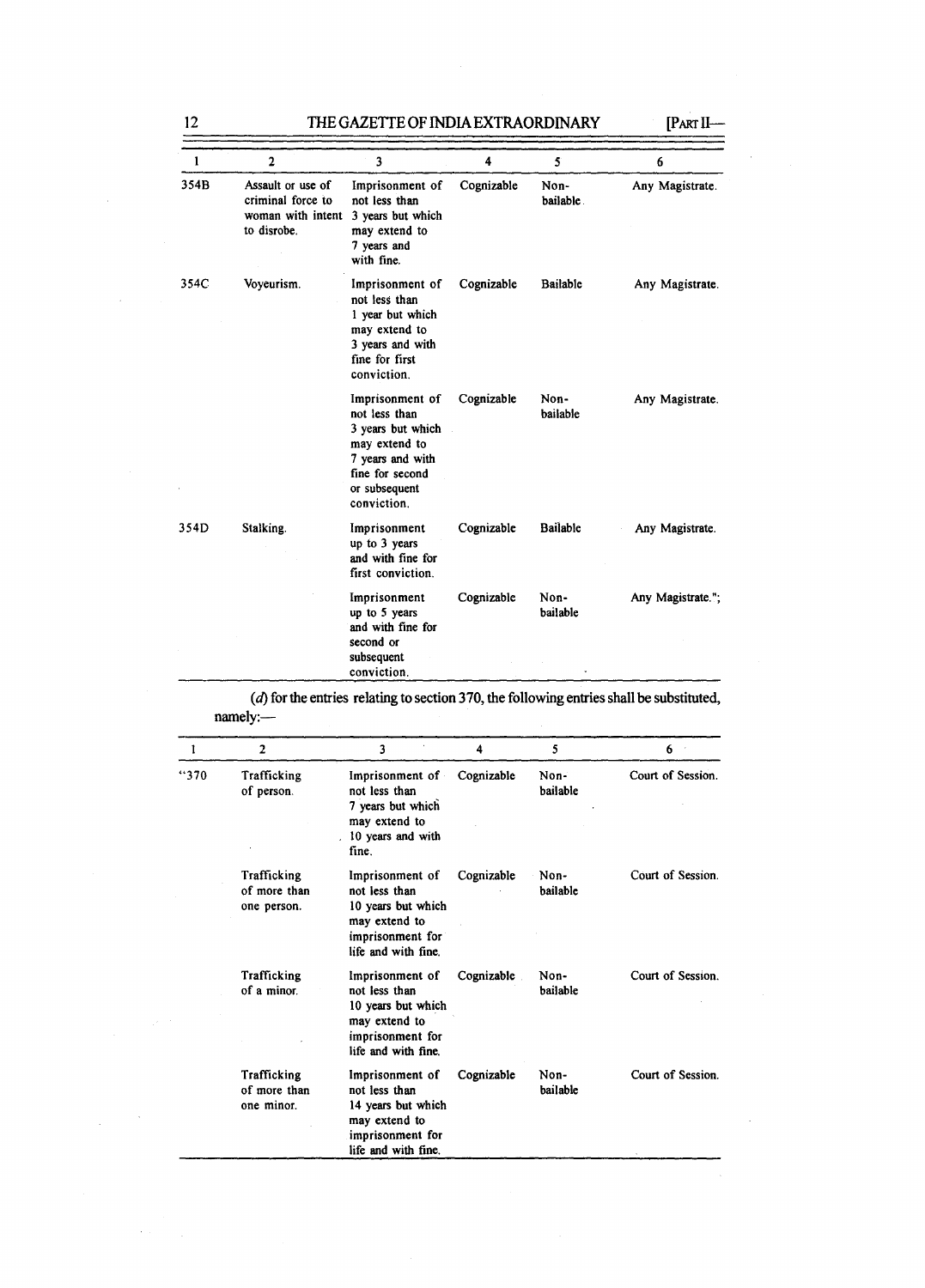# SEC. 1] THE GAZETTE OF INDIA EXTRAORDINARY 13

|      | $\overline{2}$                                                                                | 3                                                                                                                | 4          | 5                       | 6                   |
|------|-----------------------------------------------------------------------------------------------|------------------------------------------------------------------------------------------------------------------|------------|-------------------------|---------------------|
|      | Person<br>convicted of<br>offence of<br>trafficking of<br>minor on more<br>than one occasion. | Imprisonment for<br>life which shall<br>mean the<br>remainder of that<br>person's natural<br>life and with fine. | Cognizable | Non-bailable            | Court of Session.   |
|      | Public servant<br>or a police officer<br>involved in<br>trafficking of<br>minor.              | Imprisonment for<br>life which shall<br>mean the<br>remainder of that<br>person's natural<br>life and with fine. |            | Cognizable Non-bailable | Court of Session.   |
| 370A | Exploitation<br>of a trafficked<br>child.                                                     | Imprisonment of<br>not less than<br>5 years but which<br>may extend to<br>7 years and with<br>fine.              |            | Cognizable Non-bailable | Court of Session.   |
|      | Exploitation<br>of a trafficked<br>person.                                                    | Imprisonment of<br>not less than<br>3 years but which<br>may extend to<br>5 years and with<br>fine.              | Cognizable | Non-bailable            | Court of Session.": |

(e) for the entries relating to sections 376, 376A, 376B, 376C and 376D, the following entries shall be substituted, namely:-

| 1     | 2                                                                                                                                                                                                                                                                                                                                                                                                                                                                                                        | 3                                                                                                                                                                                                       | 4          | 5            | 6                 |
|-------|----------------------------------------------------------------------------------------------------------------------------------------------------------------------------------------------------------------------------------------------------------------------------------------------------------------------------------------------------------------------------------------------------------------------------------------------------------------------------------------------------------|---------------------------------------------------------------------------------------------------------------------------------------------------------------------------------------------------------|------------|--------------|-------------------|
| "376" | Rape.                                                                                                                                                                                                                                                                                                                                                                                                                                                                                                    | <b>Rigorous</b><br>imprisonment of<br>not less than<br>7 years but which<br>may extend to<br>imprisonment<br>for life and with<br>fine.                                                                 | Cognizable | Non-bailable | Court of Session. |
|       | Rape<br>by a police officer<br>or a public servant<br>or member of<br>armed forces or<br>a person being on<br>the management<br>or on the staff<br>of a jail, remand<br>home or other<br>place of custody<br>or women's or<br>children's<br>institution or<br>by a person on<br>the management<br>or on the staff<br>of a hospital,<br>and rape<br>committed by<br>a person in a<br>position of<br>trust or authority<br>towards the person<br>raped or by a<br>near relative of<br>the person<br>raped. | Rigorous<br>imprisonment of<br>not less than<br>10 years but<br>which may extend<br>to imprisonment<br>for life which<br>shall mean the<br>remainder of that<br>person's natural<br>life and with fine. | Cognizable | Non-bailable | Court of Session. |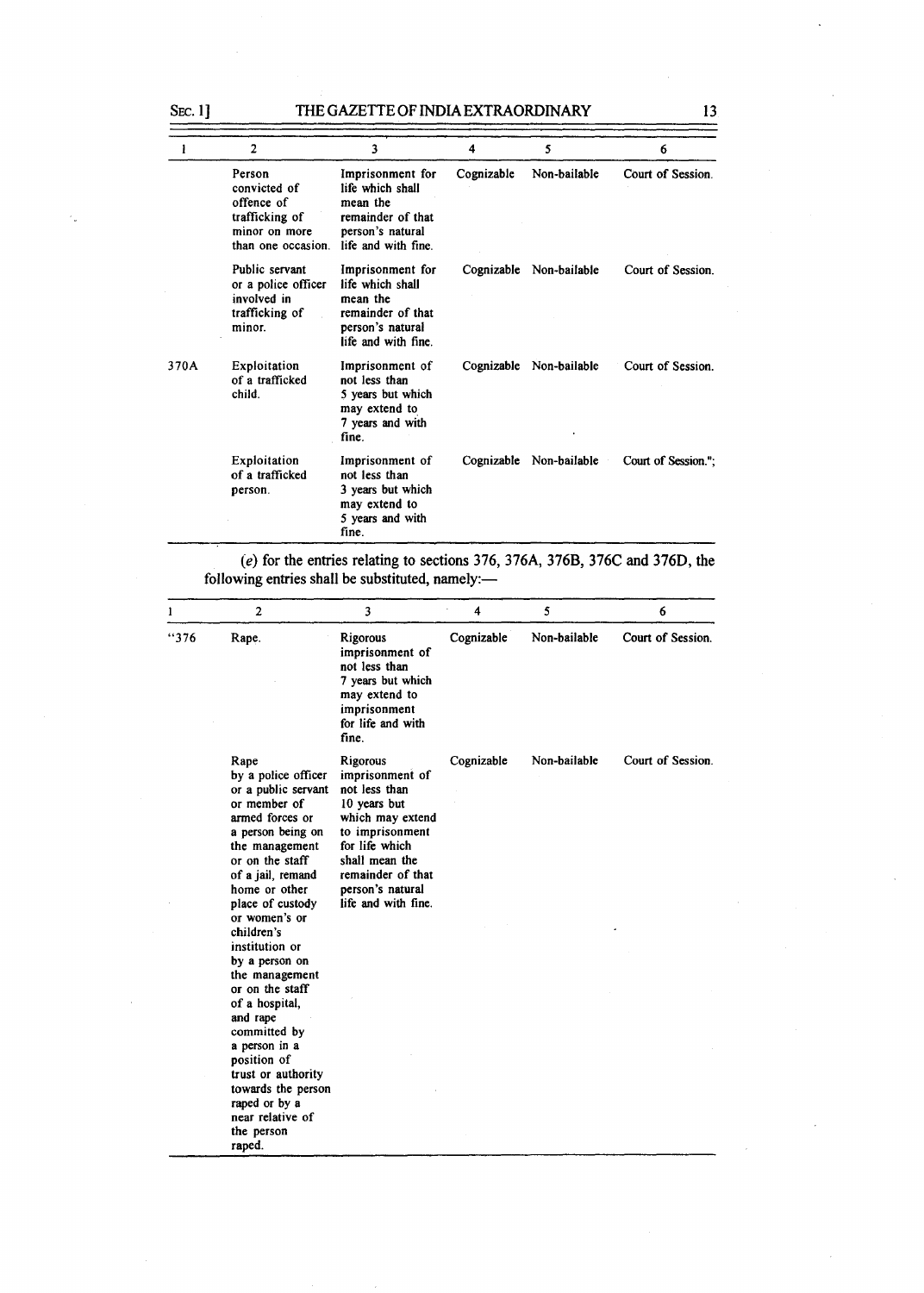14 THE GAZETTE OF INDIA EXTRAORDINARY [PART II-

 $\mathcal{L}$ 

| 1    | 2                                                                                                                                                                          | 3                                                                                                                                                                                                                                                              | 4                                                             | 5               | 6                   |
|------|----------------------------------------------------------------------------------------------------------------------------------------------------------------------------|----------------------------------------------------------------------------------------------------------------------------------------------------------------------------------------------------------------------------------------------------------------|---------------------------------------------------------------|-----------------|---------------------|
| 376A | Person committing Rigorous<br>an offence of<br>rape<br>and inflicting<br>injury which<br>causes death or<br>causes the woman<br>to be in a persistent<br>vegetative state. | imprisonment of<br>not less than<br>20 years but<br>which may extend<br>to imprisonment<br>for life which<br>shall mean<br>imprisonment<br>for the<br>remainder of<br>that person's<br>natural life or<br>with death.                                          | Cognizable                                                    | Non-bailable    | Court of Session.   |
| 376B | Sexual intercourse<br>by husband upon<br>his wife<br>during<br>separation.                                                                                                 | Imprisonment<br>for not less than<br>2 years but<br>which may<br>extend to 7<br>vears and with<br>fine.                                                                                                                                                        | Cognizable<br>(but only on<br>the complaint<br>of the victim) | <b>Bailable</b> | Court of Session.   |
| 376C | Sexual<br>intercourse by<br>a person in<br>authority.                                                                                                                      | Rigorous<br>imprisonment<br>for not less than<br>5 years but which<br>may extend to<br>10 years and<br>with fine.                                                                                                                                              | Cognizable                                                    | Non-bailable    | Court of Session.   |
| 376D | Gang rape.                                                                                                                                                                 | Rigorous<br>imprisonment<br>for not less than<br>20 years but<br>which may<br>extend to<br>imprisonment<br>for life which<br>shall mean<br>imprisonment for<br>the remainder<br>of that person's<br>natural life and with<br>fine to be paid to<br>the victim. | Cognizable                                                    | Non-bailable    | Court of Session.   |
| 376E | Repeat offenders.                                                                                                                                                          | Imprisonment<br>for life which<br>shall mean<br>imprisonment<br>for the<br>remainder of<br>that person's<br>natural life or<br>with death.                                                                                                                     | Cognizable                                                    | Non-bailable    | Court of Session.", |

 $\label{eq:2.1} \frac{1}{\sqrt{2\pi}}\int_{\mathbb{R}^3}\frac{1}{\sqrt{2\pi}}\int_{\mathbb{R}^3}\frac{1}{\sqrt{2\pi}}\int_{\mathbb{R}^3}\frac{1}{\sqrt{2\pi}}\int_{\mathbb{R}^3}\frac{1}{\sqrt{2\pi}}\frac{1}{\sqrt{2\pi}}\frac{1}{\sqrt{2\pi}}\frac{1}{\sqrt{2\pi}}\frac{1}{\sqrt{2\pi}}\frac{1}{\sqrt{2\pi}}\frac{1}{\sqrt{2\pi}}\frac{1}{\sqrt{2\pi}}\frac{1}{\sqrt{2\pi}}\frac{1}{\sqrt{2\pi$ 

 $\mathcal{A}^{\mathcal{A}}$ 

 $\overline{a}$ 

 $\hat{\beta}$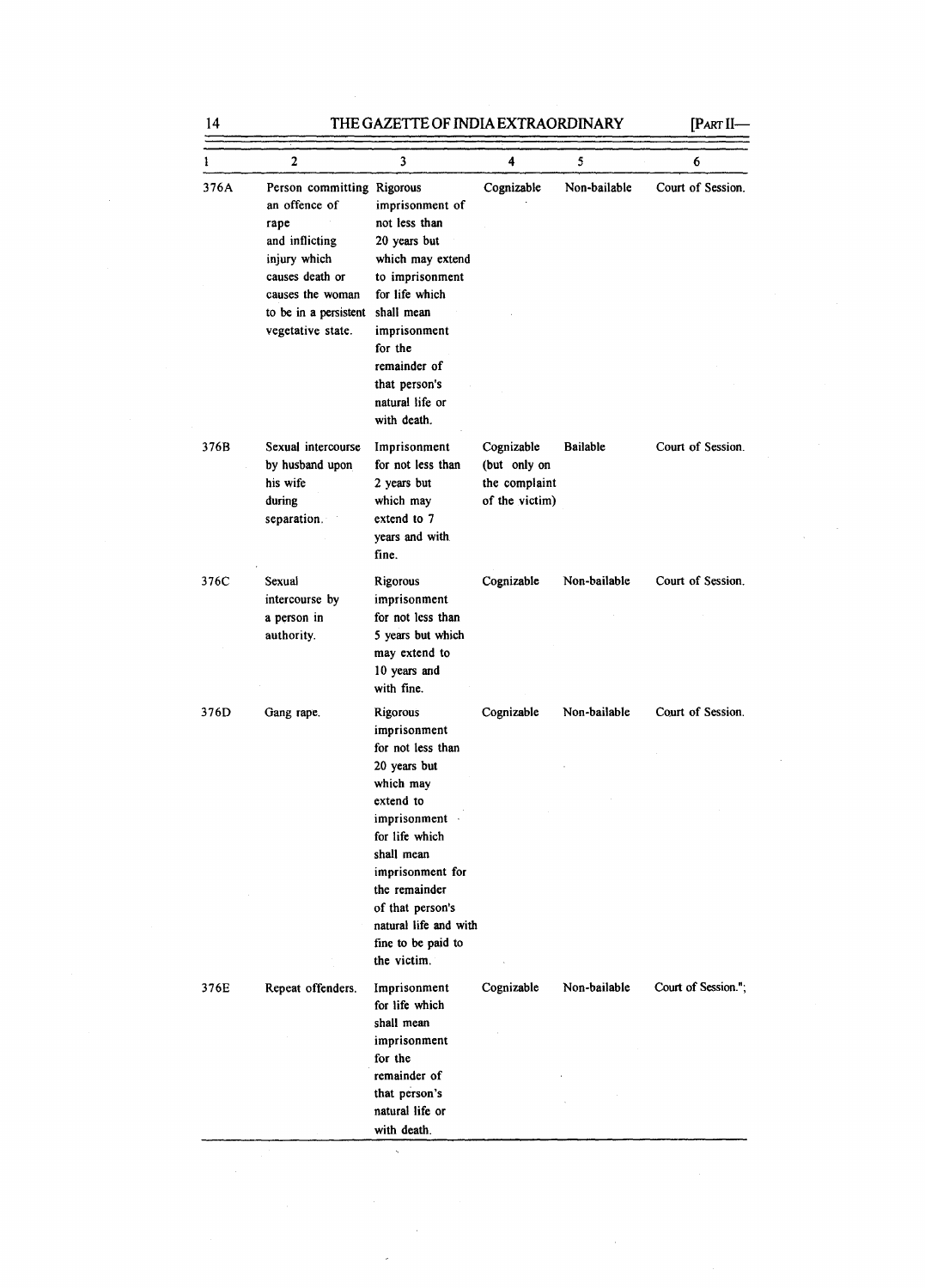$(f)$  in entry relating to section 509, in column 3, for the words "Simple imprisonment" for one year, or fme, or both,", lhe words and figure "Simple imprisonment for 3 years and with fine " shall be substituted.

### *CHAPfERN*

### AMENDMENTS TO THE INDIAN EVIDENCE ACT, 1872

I of 1872.

25. After section 53 of the Indian Evidence Act, 1872 (hereafter in this Chapter referred to as the Evidence Act), the following section shall be inserted, namely:—

45 of 1860.

"53A. In a prosecution for an offence under section 354, section 354A, section 354B, section 354C, section 3540, section 376, section 376A, section 376B, section 376C, section 376D or section 376E of the Indian Penal Code or for attempt to commit any such offence, where the question of consent is in issue, evidence of the character of the victim or of such person's previous sexual experience with any person shall not be relevant on the issue of such consent or the quality of consent.".

'114A. In a prosecution for rape under clause *(a),* clause *(b),* clause (c), clause (d), clause (e), clause (f), clause (g), clause (h), clause (i), clause (j), clause (k), clause (*I*), clause (*m*) or clause (*n*) of sub-section (2) of section 376 of the Indian Penal Code, where sexual intercourse by the accused is proved and the question is whether it was without the consent of the woman alleged to have been raped and such woman states in her evidence before the court that she did not consent, the court shall

26. For section 114A of the Evidence Act, the following section shall be substituted, namely:-

cases. Substitution of new section for section 114A.

Insertion of new section 53A.

Evidence of character or previous sexual experience not relevant in certain

Presumption as to absence of consent in certain prosecution for rape.

Substitution of new section for section 119. Witness unable to communicate verbally.

Amendment of section 146.

45 of 1860.

45 of 1860.

*Explanation.*— In this section, "sexual intercourse" shall mean any of the acts mentioned in clauses (a) to (d) of section 375 of the Indian Penal Code.'.

27. For section 119 of the Evidence Act, the following section shall be substituted, namely:-

presume that she did not consent.

"119. A witness who is unable to speak may give his evidence in any other manner in which he can make it intelligible, as by writing or by signs; but such writing must be written and the signs made in open Court, evidence so given shall be deemed to be oral evidence:

Provided that if the witness is unable to communicate verbally, the Court shall take the assistance of an interpreter or a special educator in recording the statement, and such statement shall be videographed.".

28. In section 146 of the Evidence Act, for the proviso, the following proviso shall be substituted, namely:-

45 of 1860.

"Provided that in a prosecution for an offence under section 376, section 376A, section 376B, section 376C, section 376D or section 376E of the Indian Penal Code or for attempt to commit any such offence, where the question of consent is an issue, it shall not be permissible to adduce evidence orto put questions in the cross-examination of the victim as to the general immoral character, or previous sexual experience, of such victim with any person for proving such consent or the quality of consent.".